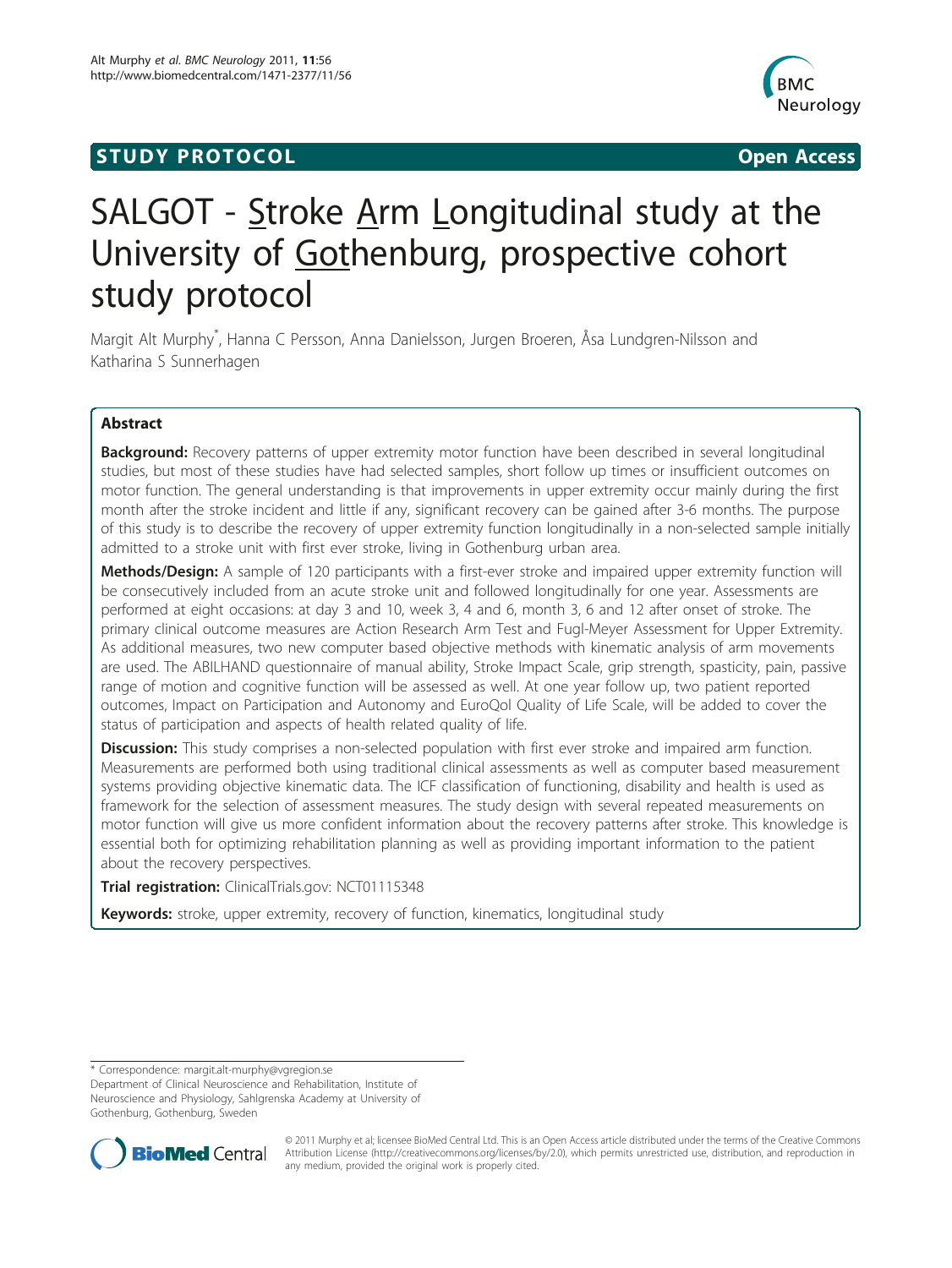# Background

Stroke is defined by the World Health Organization (WHO) as rapidly developing clinical signs of focal or global disturbance of cerebral function, with symptoms lasting more than 24 hours or leading to death and with no apparent non-vascular cause. The incidence of stroke in Sweden is 300 cases per 100 000 inhabitants in a year of whom 200 suffer a first incidence of stroke leading to a total of 18 000 new stroke victims. About 25000 - 30000 persons yearly suffer from acute stroke each year in Sweden. Of these, about 20% will die within the first month and about 1/3 of the survivors will remain significantly disabled after 6-12 months [\[1](#page-6-0)].

The upper extremity function is impaired after stroke in approximately 70-80% of patients in acute phase and in 40% in chronic phase [[2-4\]](#page-6-0). This impairment limits the voluntary, well coordinated, and effective movements as well as a person's level of activity [[5\]](#page-6-0) and participation in their social and physical environment [[2\]](#page-6-0). This longstanding disability might also influence the quality of life [\[6](#page-6-0)].

Recovery of motor skills after stroke depends both on spontaneous reparative process as well as reorganization of neural mechanisms, influenced by inputs and demands given to the motor control system. The current perspective on motor learning focuses on active task-oriented training and how feedback and other basic training principals such as regularity, intensity and specificity affects the long-term recovery [\[7](#page-7-0),[8\]](#page-7-0). In order to detect meaningful improvements in motor function, appropriate outcome measures should be used. Beside the requirements on reliability, validity and sensitivity, the issues of functionality and objectivity must be considered while selecting the appropriate measures. Assessment methods with continuous variables are recommended to be included into evaluation batteries since they might have higher power to detect the important improvements in motor recovery [[9-11](#page-7-0)].

Improved understanding of the recovery patterns after stroke is essential for planning and execution of optimal rehabilitation. Recovery patterns of upper extremity function have been described for selected stroke populations in several longitudinal studies. The general idea is that improvements in the upper extremity occur mainly during the first month after onset of the stroke and that little, if any, significant recovery can be gained after 3-6 months [\[3](#page-6-0),[12-14\]](#page-7-0). Several studies, conducted in selected populations at rehabilitation facilities have shown that, in some patients, the improvements also continued for a longer time [[2,4](#page-6-0),[15\]](#page-7-0). There are only a few studies with non-selected community based populations describing the recovery patterns in the upper extremity. These studies report a similar recovery pattern with little or no significant recovery beyond 2-3 months [[3,](#page-6-0)[16](#page-7-0)-[18\]](#page-7-0). Whether this is correct is not clear for the non-selected studies, since in some reports the sample sizes were small [[14,15\]](#page-7-0), the follow up times were short [[3,4\]](#page-6-0) or the information on the motor assessments was not satisfactory [\[3,](#page-6-0)[18\]](#page-7-0).

#### Kinematic measurement - drinking task

Kinematics describes movements of the body through space and time, including linear and angular displacements, velocities and accelerations, but without reference to the forces involved. Kinematic data can be achieved by optoelectronic systems where multiple highspeed cameras send out infra red light signals and detect the reflection from the markers placed on the body. Kinematic variables provide objective, precise and detailed measures of movement performance and quality.

Kinematic movement analysis has become a useful assessment tool within rehabilitation and is employed routinely for gait analyses. Few studies have used kinematic movement analysis to examine the upper extremity in a longitudinal design. In one of these studies the kinematic data was obtained from an isolated fast elbow extension [[15,19\]](#page-7-0) and in the other a targeting fast reaching movement [[20\]](#page-7-0). In order to better understand the situation of a person with impaired upper extremity function, information is needed regarding activities of daily living. It is known that the motor activity of the upper extremity is dependent on the meaning of the task and on the shape and placement of the object [\[21](#page-7-0)]. Thus, it is meaningful to study natural purposeful movements with real-life objects. In an earlier study we have developed a test protocol and a program for data analyses of the kinematic variables for the activity of drinking from a glass, which has been applied in a control setting [\[22\]](#page-7-0) and in stroke subjects [[23](#page-7-0)].

#### Kinematic measurement - Virtual reality test

Virtual reality (VR) can be described as the world perceived in a computer. VR systems that include a haptic device can provide tactile feedback to the user through the force feedback. If the system detects a collision between the device and virtual objects, it transmits a reaction to the user's hand, which interacts with perception of the test or training situation [[24\]](#page-7-0). In the real world, objects are usually perceived in the same location whether the sense involved is vision or touch (haptic). In the virtual world, the precise co-location of haptics is technically harder to achieve, but when the co-location is accurate the realism of the manipulation is very high and the user's performance is improved [[25\]](#page-7-0). The knowledge about effects of using VR in assessments and training after stroke is still limited, but sufficiently encouraging to justify additional clinical trials in this population [\[26-31](#page-7-0)].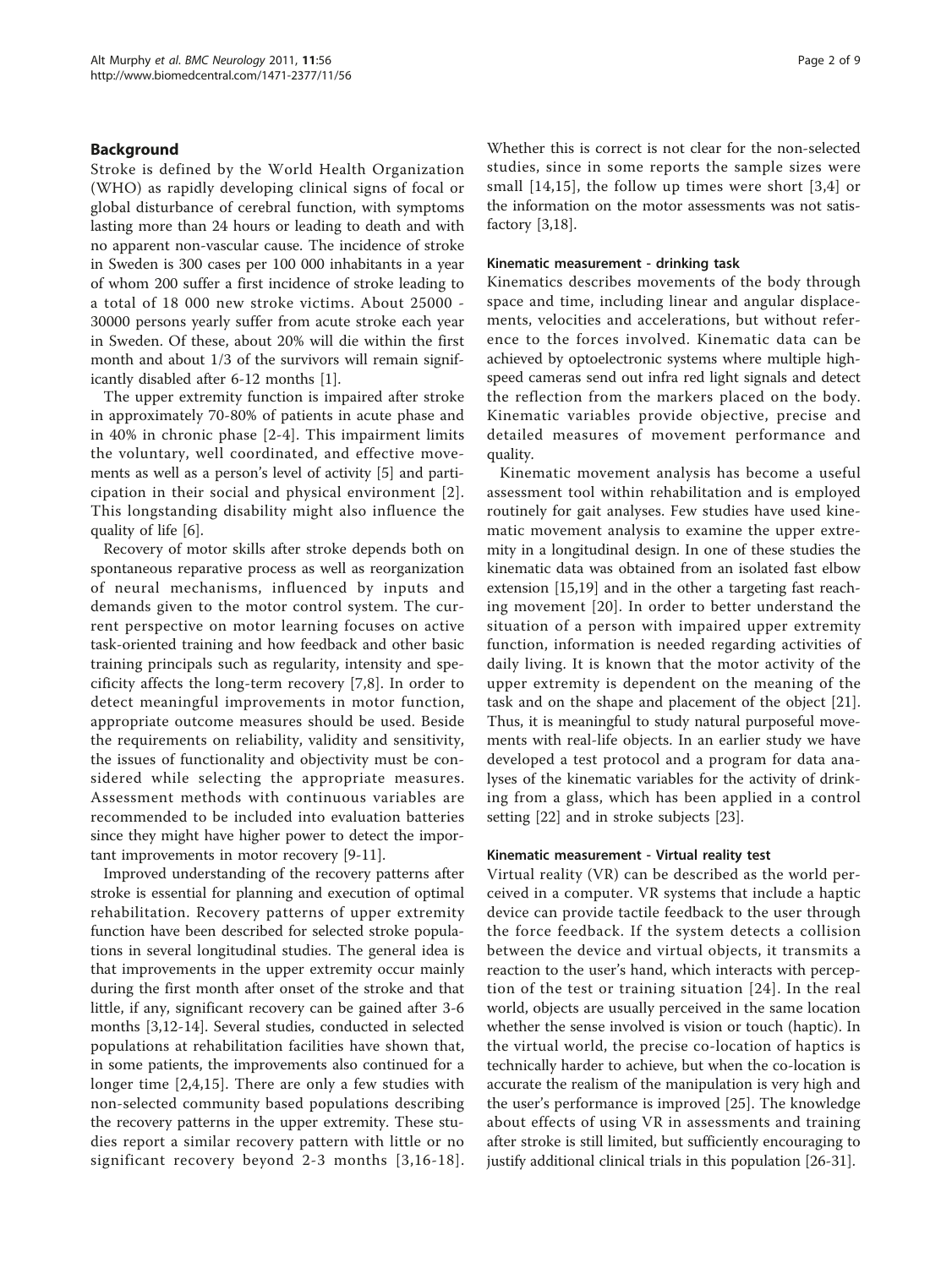#### Theoretical background

WHO approved in May 2001 the model on International Classification of Functioning, Disability and Health (ICF) [[32\]](#page-7-0) to assess the consequences of a disorder or a disease on the individual person. The ICF model provides a multiperspective approach to the classification of functioning and disability as an interactive and evolutionary process. In the model an individual's functions in a specific domain is an interaction or complex relationship between the health conditions (physical or mental) and contextual factors (social and physical environment as well as personal factors). The components of ICF can be used to indicate problems (e.g. impairments, activity limitations or participation restrictions summarized under the umbrella term disability) in different areas. This approach forces health professionals to look wider than the usual perspective, which has traditionally lain in the domain of body function and structures. The model boosts the traditional rehabilitation ideology where the focus has not been on the organ but on the person and thereby requiring different treatments depending on that person's goal. In order to assess the consequences of a disease we need to look at different components of the ICF.

Longitudinal studies are difficult to perform. Sweden has a unique situation since people are quite easy to trace through the civic system and moving from one region to another is not so frequent. In addition, the representativeness for the disease is good since all patients within a catchment area are usually referred to the same hospital as private alternatives are scarce and thereby the possibilities to generalize the results are good.

The purpose of this study is to describe the recovery of upper extremity function longitudinally in a nonselected sample with first ever clinical stroke admitted to a stroke unit.

The specific objectives of the present study are to:

A. Follow recovery of upper extremity by using clinical measures of body function (motor function, spasticity), activity (use of the arm and hand) and participation (impact of limitations) after stroke

B. Follow functional recovery by using objective, new IT technology (kinematic movement analysis and VR-test with sensory feedback) after stroke

C. To gather the assessments of participants self-perceived upper extremity function over the first year after stroke

D. To predict function at 12 months by analysis of data gathered at first week after onset of stroke

# Methods/Design

A sample of 120 persons with a first occurrence of stroke will be included and followed longitudinally for

one year after the stroke. The group will consist of consecutively included persons recruited from the stroke unit at Sahlgrenska University Hospital, Gothenburg, Sweden. The Stroke unit at Sahlgrenska University Hospital serves the larger Gothenburg urban area, thus all persons from this catchment area are randomly referred to the Sahlgrenska University Hospital. The project is approved by the Regional Ethical Review Board and the Helsinki declaration is followed. Written informed consent will be obtained from the participants or from their closest relative. The SALGOT study is registered on ClinicalTrials.gov (NCT01115348).

Inclusion criteria are:

• Diagnosed first ever clinical stroke, based on WHO criteria (ischemic infarct, haemorrhagic and subarachnoidal bleeding)

• Impaired upper extremity function. This is defined in two steps. On the first or second day after stroke onset the upper extremity function is assessed with Modified Motor Assessment Scale (M-MAS UAS-95) [[33\]](#page-7-0) (this is performed as standard clinical assessment by physiotherapists working at the stroke unit). All persons, who do not obtain the maximum score on the subtests of arm function, hand movements and fine motor function due to hemiparesis, will be informed about the study and retested at day three after stroke with Action Research Arm Test (ARAT) [\[34\]](#page-7-0). All persons who do not achieve the maximum score for ARAT (score 57) will be included.

• Admitted to the stroke unit within three days after stroke onset

• Living in the Gothenburg urban area (maximal 35 km from the Sahlgrenska University Hospital)

• Age 18 or older

Exclusion criteria are:

• Upper-extremity injury or condition prior to the stroke that limits the functional use of the affected arm and hand

• Severe multi-impairment or diminished physical condition before the stroke that will affect the arm function

• Life expectancy less than 12 months due to other illness (cardiac disease, malignancy) or severity of stroke injury

• Not Swedish speaking prior to the stroke incident

# Design and procedure

This study will evaluate the recovery patterns after first ever stroke without any intervention except standard rehabilitation planning and procedures. All included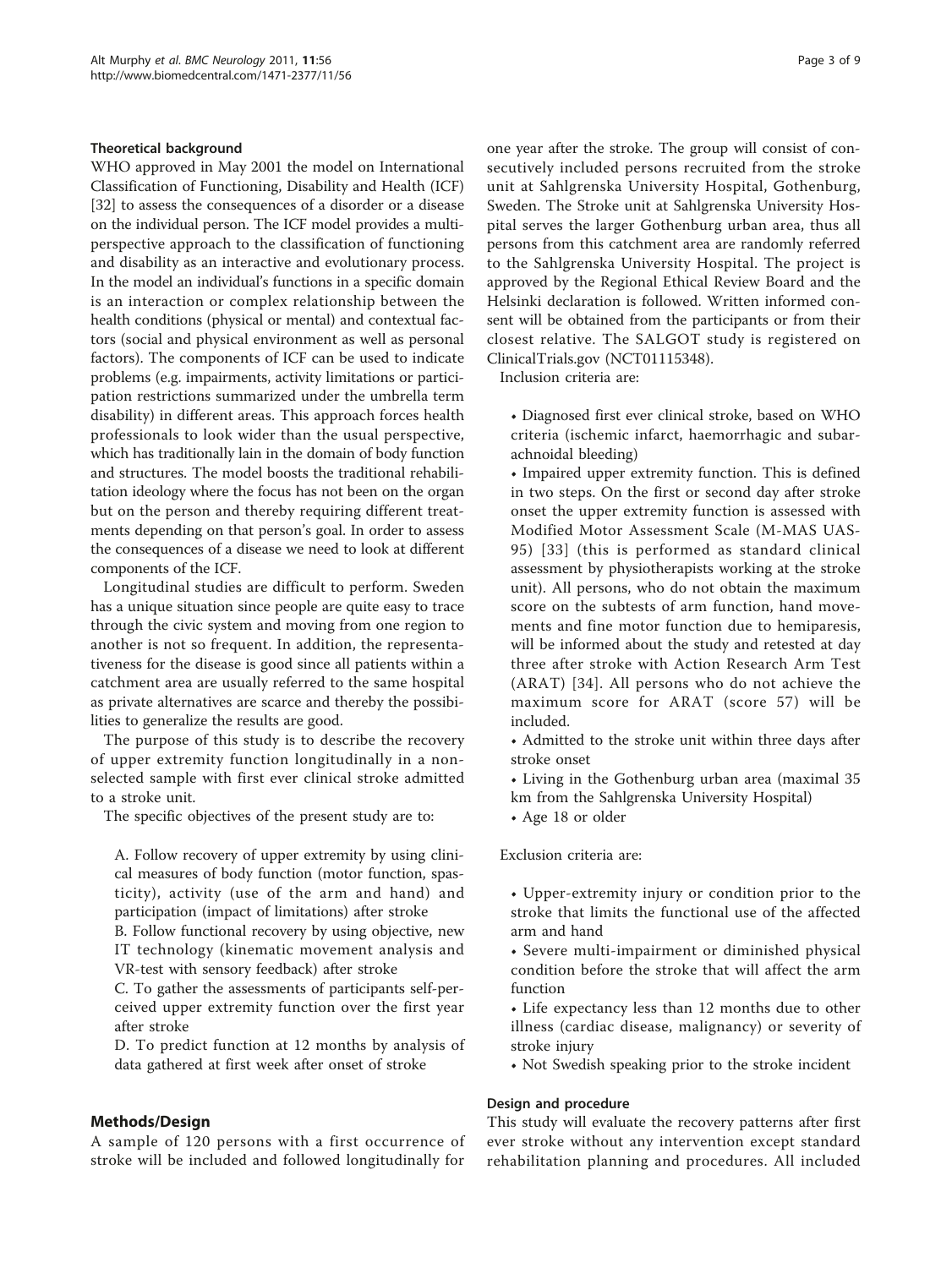participants will be assessed eight times during the first year after stroke. Assessments are performed at day 3 and 10, week 3, 4 and 6, month 3, 6 and 12 after onset of stroke. Tests are administrated in block randomized manner in order to minimize the systematic testing bias. The test order and the reason for missed or unsuccessful test results will be recorded in a protocol. All tests are performed by three experienced physical therapists, undergoing a training period together for the assessment battery prior to the study start. ICF classification of functioning, disability and health is used as framework for the selection of assessment measures (Figure 1).

# Outcome measures

Demographic data will be collected during the first assessment. Stroke subtype will be confirmed by CT and/or MRI scans. Ischemic strokes will be classified for subtype and site for lesion by using TOAST [[35](#page-7-0)] and Bamford classifications [[36\]](#page-7-0). Treatments of thrombolysis or thromboectomy will be registered. Additional data will be extracted from the national quality register for stroke - Swedish Stroke Register [[1](#page-6-0)]. The Self-Administrated Comorbidity Questionnaire (SCQ) will be used to collect additional information on relevant medical conditions and problems [[37](#page-7-0)]. Cognitive function is evaluated at every test occasion using Barrow Neurological Institute Screen for Higher Cerebral Functions (BNIS) [\[38](#page-7-0)]. The three prescreen items scoring the level of consciousness/alertness, cooperation and basic communication skills and the item of auditory comprehension will be assessed. The level of physical activity is recorded by a 6-grade scale of Physical Activity Classification [\[39](#page-7-0),[40\]](#page-7-0). This instrument is valid, short and suitable for longitudinal studies and takes account the activity level both during domestic and fitness activities [[40\]](#page-7-0). Exact time points for all assessments are listed in Table [1.](#page-4-0)

# Clinical outcome measures of function and activity

The upper extremity motor function will be assessed using the Fugl-Meyer Assessment for Upper Extremity (FMA-UE) [[41](#page-7-0)], and a maximum score of 66 corresponds to normal motor function. The psychometric properties of Fugl-Meyer Assessment have shown excellent reliability and validity [[41-43\]](#page-7-0). The non-motor domains of FMA-UE, sensation, passive range of motion and pain during passive joint motions will be completed as well.

Action research Arm Test (ARAT) is a performance test for upper extremity function and dexterity [\[44\]](#page-7-0). The ARAT uses ordinal scoring on 19 items divided into four hierarchical subtests: grasp, grip, pinch and gross movement. Each upper extremity is evaluated individually and the test can be completed in 5-15 minutes [[44,45](#page-7-0)]. ARAT has been shown to have good validity, sensitivity to spontaneous and therapy-related gains after stroke both in acute and chronic phase [[44](#page-7-0),[46\]](#page-7-0). The ARAT has shown good responsiveness [[47\]](#page-7-0) and excellent inter-rater and intra-rater reliability [[44,48](#page-7-0)].

Spasticity will be assessed with the Modified Ashworth Scale (MAS). The muscle groups of elbow flexors and

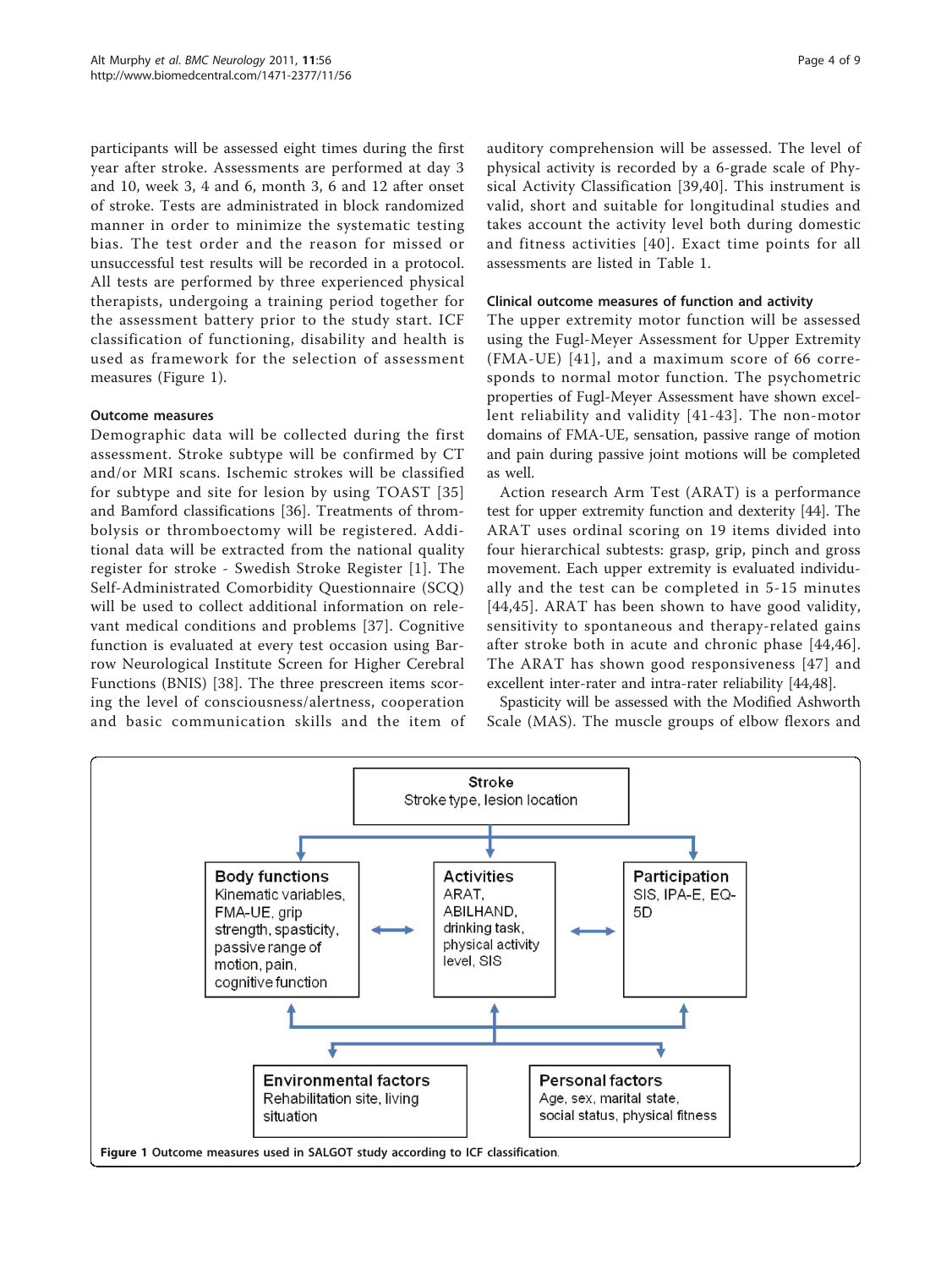<span id="page-4-0"></span>

|                    | Table 1 Scheme over the assessments and time-points |  |
|--------------------|-----------------------------------------------------|--|
| for test occasions |                                                     |  |

| <b>Assessments</b>                 | Test occasion (d=day, w=week,<br>m=month) |    |                 |    |          |       |                |    |          |  |
|------------------------------------|-------------------------------------------|----|-----------------|----|----------|-------|----------------|----|----------|--|
|                                    | d1                                        | d3 | d <sub>10</sub> | w3 |          | w4 w6 | m <sub>3</sub> | m6 | m12      |  |
| M-MAS UAS -95                      | X                                         |    |                 |    |          |       |                |    |          |  |
| <b>NIHSS</b>                       | $\times$                                  |    |                 |    |          |       |                |    |          |  |
| <b>BNIS</b>                        |                                           | X  | X               | X  | X        | X     | X              | X  | X        |  |
| Physical activity scale            |                                           | X  |                 |    |          |       |                | X  | X        |  |
| <b>FMA-UE</b>                      |                                           | X  | X               | X  | X        | X     | X              | X  | X        |  |
| <b>Action Research Arm</b><br>Test |                                           | X  | $\times$        | X  | $\times$ | X     | $\times$       | X  | X        |  |
| <b>ABILHAND</b>                    |                                           | X  | X               | X  | X        | X     | X              | X  | X        |  |
| Grip strength                      |                                           | X  | X               | X  | X        | X     | X              | X  | X        |  |
| <b>Modified Ashworth</b><br>Scale  | $\times$                                  | X  | X               | X  | X        | X     | X              | X  | X        |  |
| Kinematic - drinking<br>task       |                                           | X  | X               |    | X        |       | $\times$       | X  | X        |  |
| Kinematic - VR-test                |                                           | X  | X               | X  | X        | X     | X              | X  | X        |  |
| Stroke Impact Scale                |                                           |    | X               |    | X        |       | X              | X  | X        |  |
| IPA-E                              |                                           |    |                 |    |          |       |                |    | X        |  |
| EQ-5D                              |                                           |    |                 |    |          |       |                |    | $\times$ |  |

extensors, wrist flexors and extensors will be evaluated. The MAS is the best alternative for spasticity assessment in clinical setting available and has been shown to have fair reliability for these joints [[49,50\]](#page-7-0).

The grip strength will be measured using the Jamar Hand Dynamometer. Standardized positioning and instructions are followed and the average of three trials is used as test outcome [[51\]](#page-7-0). Reliability for the grip strength measure is very high [[52](#page-7-0)].

# Kinematic measurements - objective outcomes of performance

Three-dimensional motion analysis of upper extremity during drinking task will be performed with a 5-camera optoelectronic ProReflex Motion Capture System (MCU240 Hz, Qualisys AB, Sweden). The tracing of the three-dimensional coordinate positions of the markers is completed automatically by Qualisys Track Manager, 2.0. The capture data is then transferred to MATLAB (The MathWorks Inc) software for custom-made analysis. A standardized drinking task with stable test-retest reliability will be used [[53\]](#page-7-0). The participant is sitting in front of the table with tested hand resting on the edge of the table (Figure 2). A drinking glass, filled with 100 mL water is placed 30 cm from the table edge in the midline of the body. The drinking task includes reaching, grasping, and lifting the glass from the table and taking a drink (one sip); placing the glass back on the table behind a marked line; and returning to the initial



position. Participants are instructed to sit against the chair back during the whole task, but the sitting position is not restrained, and compensatory movements are allowed. All participants perform the drinking task at a comfortable self-paced speed, starting with their nonaffected arm, after practicing a few times. The mean of the three middle trials of total five will be used for statistical calculations. A total of 9 spherical 12-mm retroreflective markers are placed on the third metacarpophalangeal joint of hand, styloid process of ulna on wrist, lateral epicondyle of elbow, middle part of acromion on right and left shoulder, upper part of sternum, forehead and on the upper and lower edge of the glass. The procedure has been described in more detail previously [[53,](#page-7-0)[54\]](#page-8-0).

In the VR test [[55\]](#page-8-0), the participant reaches into a virtual space and interacts with 3D objects. The VR equipment consists of a semi-immersive workbench with haptic device and stereoscopic glasses. In our set-up, the haptic equipment looks like a stylus shaped instrument attached to a lever system and it is freely movable in all directions (Figure [3](#page-5-0)). During the test, the position of the stylus is tracked, and resistive force is applied to the stylus when it comes into contact with the virtual object, providing force feedback. In addition to the visual perception, the haptic device creates an illusion of manipulation and sensation of the virtual objects. The participant moves the stylus in a realistic environment, experiencing the sense of moving inside the computer screen. The precise co-location of haptics is achieved by projecting the virtual image onto the same location as the user's hand through the mirror setup. The VR-test, developed by our group, is a precise quantitative kinematic measurement tool for arm and hand movements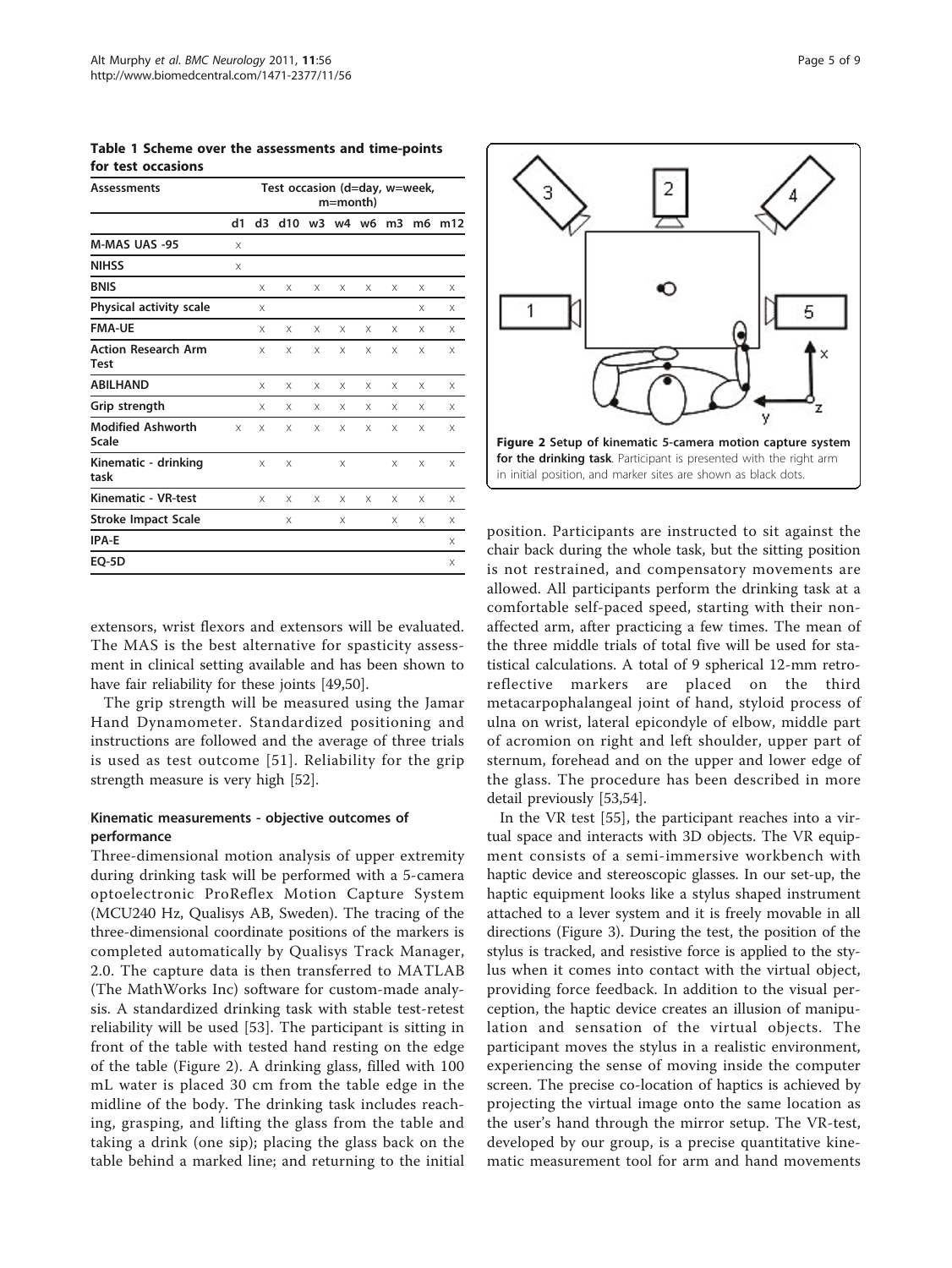<span id="page-5-0"></span>

and has been shown to have a good test retest reliability [[31](#page-7-0)[,56,57\]](#page-8-0). During the test the participant has to move the haptic stylus to 32 different targets in the virtual environment (VE) generated by the computer. The targets appear one after the other and disappear when touched. Each target consists of a whole circle (diameter 3.0 cm viewing angle). The 32 target placements in the VE are random to the subject but are actually set according to a pre-set kinematic scheme for evaluation purposes. In each test occasion the participant have one or two training trails before the measurements starts. Both dominant and non-dominant hand is measured, starting with the non-dominant hand. The participant performs the test as fast as possible.

#### Self-perceived outcomes

ABILHAND [[58,59](#page-8-0)] is a questionnaire aiming to assess manual ability in persons with chronic stroke. It is interview based and focused on perceived difficulties in everyday activities. A Swedish version has been validated [[60\]](#page-8-0). ABILHAND is a Rasch-based assessment; it is unidimensional and can be used as linear measure [\[58,59\]](#page-8-0).

Stroke Impact Scale (SIS) [\[61\]](#page-8-0) is a questionnaire on different aspects of the stroke recovery where the person replies on their perception regarding their life after the stroke. The 59 questions are divided into 8 domains; strength, memory, emotion, communication, activities of daily living, mobility, hand function and social participation. Items within the domain are ordered hierarchically based on clinical perspective and Rasch analysis [[62\]](#page-8-0). Only the first four sections are used for the test occasion at day 10.

Impact on Participation and Autonomy (IPA-E) is a generic outcome measure for adults with chronic conditions where the person estimates perceived limitations in participation and autonomy related to dependency in the current living surrounding [[63](#page-8-0)-[65](#page-8-0)]. The subscales include autonomy indoors, family role, autonomy outdoors, social life and relationships, work and education. Additionally, IPA-E identifies the extent to which limitations in life are experienced as problematic in areas of mobility, self care, activities, economy issues, social life, work and education. IPA-E is valid, reliable and sensitive to change after stroke [[63-65](#page-8-0)].

EuroQol Quality of Life Scale (EQ-5D) will be used to measure the health status related to the quality of life. It is a widely used generic measure and includes five dimensions: mobility, self-care, usual activities, pain/discomfort and anxiety/depression [[66,67](#page-8-0)].

#### Data analysis

The kinematic data in the drinking task is filtered with a 6-Hz second-order Butterworth filter, resulting in zerophase distortion and fourth-order filtering. The drinking task is broken down into five logical phases: reaching for the glass, forward transport of the glass to the mouth, drinking, back transport of the glass to the table, and returning the hand to the initial position. The selection of kinematic variables and data analysis calculations will be based on our earlier studies [[53](#page-7-0)[,54](#page-8-0)]. Movement onset is defined as the time when the tangential velocity of the hand marker exceeds 2% of the maximum velocity in the reaching phase. Movement offset is detected when the velocity of the hand is less than 2% of the maximum velocity in the returning phase. Start of forward transport phase is defined as the time when the tangential velocity of the glass exceeds 15 mm/s. The drinking phase is identified by a 15% increase or decrease of the steady-state distance between the face and glass marker. The start of the returning phase is defined as the time when the tangential velocity of the glass is less than 10 mm/s. Movement times are calculated for the whole movement and separately for each phase. Peak tangential velocity and angular velocity of the elbow joint are computed for the reaching phase. Smoothness of movement is quantified by computing the number of movement units during the reaching and forward transport phases [\[53](#page-7-0)]. Angular joint motions are computed from the 3D position data for elbow flexion/ extension, shoulder flexion/extension in the sagittal plane, and abduction/adduction in the frontal plane [[53](#page-7-0)]. Compensatory trunk movement is computed for the entire drinking task as the maximal displacement of the thorax marker from the initial position [[53](#page-7-0)]. Interjoint coordination between the shoulder and elbow joint angles for reaching phase is computed using cross-correlation analysis of zero time lag [[53\]](#page-7-0).

In the VR-test hand position data (haptic stylus endpoint) will be gathered. The position of the stylus is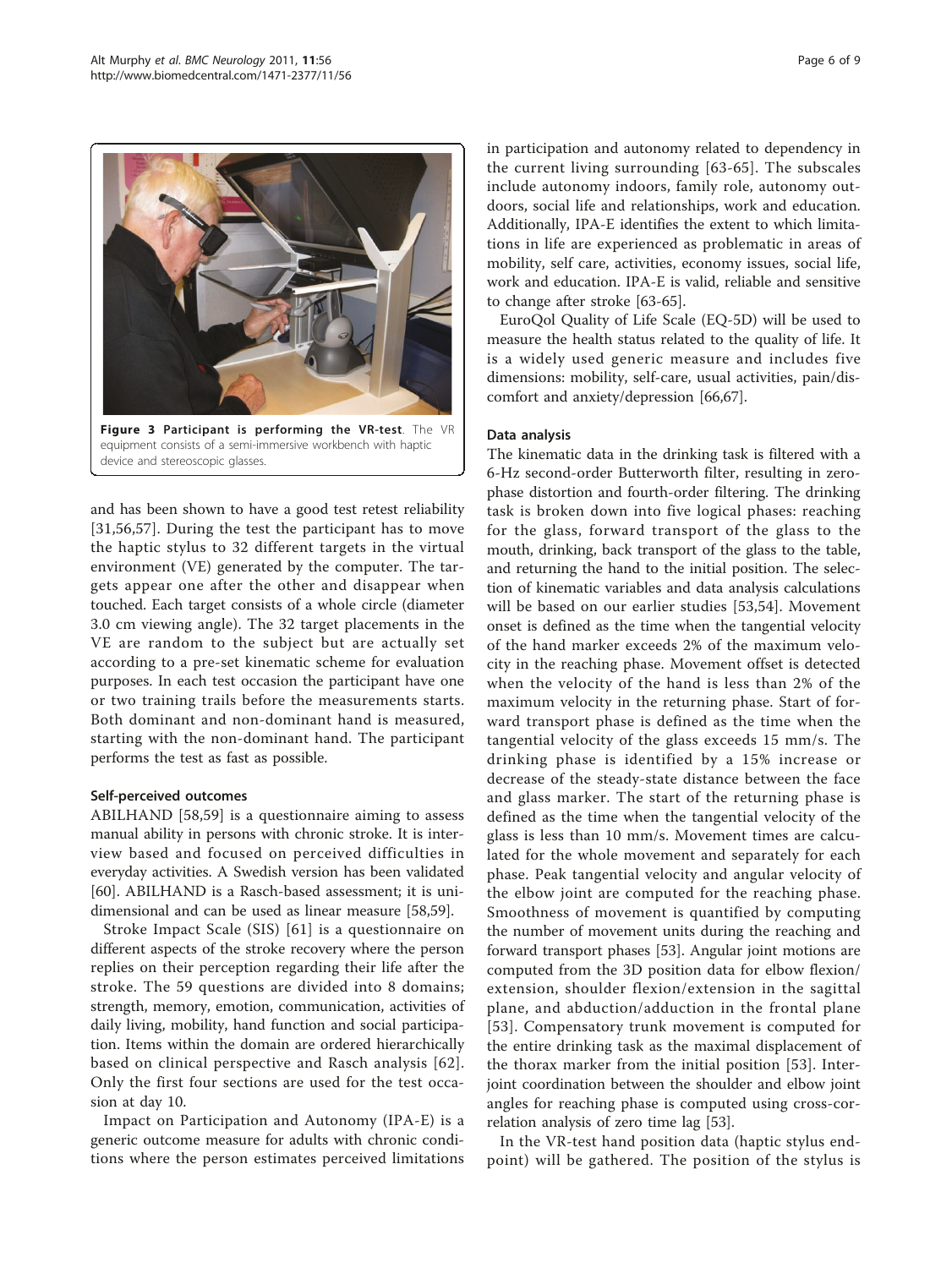<span id="page-6-0"></span>tracked and resistive force is applied to it when it comes into contact with the virtual model, providing force feedback. All measurements generate time-stamped motion data (x, y, z) at 1000 Hz. Different parameters such as reaction- and movement time, velocity, acceleration and deceleration times are calculated. To obtain the movement quality of the hand trajectory, a hand path ratio, corresponding to the length of the pathway is calculated. The selection of kinematic variables and data analysis calculations will be based on our earlier study [[30](#page-7-0)].

The raw scores from the ABILHAND questionnaire are analyzed using a Rasch analysis computer program and expressed as logistically transformed probability measures, logits [\[68](#page-8-0)]. In the Rasch model the raw scores are used to estimate the linear ability for each subject and linear difficulty for each item of measurement around a unidimensional continuum. Thus, the Rasch model converts the ordinal score of subject's manual ability into an equal interval linear measure.

#### Group size/power analysis

Prior longitudinal studies stroke cohorts at Sahlgrenska University Hospital have had a dropout rate of 30%. With a power (1- $\beta$ ) at 0.8 and a significance level ( $\alpha$ ) at 0.05, we need a sample of 88 patients (two-sided test) to determine a medium effect of 6 points change (10%) on ARAT. Therefore, we aim to include 120 persons.

#### **Discussion**

The SALGOT study is a longitudinal prospective study with a non-selected sample from Gothenburg urban area. A sample of 120 persons with first ever clinical stroke admitted to a stroke unit will be consecutively recruited from Sahlgrenska University Hospital. The study is non-interventional and the main goal is to describe the recovery of upper extremity function after first ever clinical stroke and to follow the improvements and consequences of stroke during the first year in these persons life. Measurements are performed both using traditional clinical assessments as well as computer based measurement systems that provide objective kinematic data. The person's perspective of recovery is captured both with stroke specific as well as generic self-perceived outcome measures.

In this study, the participants are assessed at eight occasions during the first year after stroke. This design gives an opportunity to study which persons will recover, when and in which areas the recovery occurs. From earlier studies it is known that the improvement of function is mostly gained during the first months after stroke. But the majority of these reports have been conducted on selected populations and in many studies the selection of outcome measures on motor function has not been sufficient. Additionally, new technologies obtaining objective kinematic measures on motor function and performance have been scarcely used in longitudinal studies.

The gained knowledge of recovery patterns is necessary both for the healthcare system and for the individual who has suffered a stroke. Since the rehabilitation resources are limited, there is a need to know the optimal time point for interventions and have guidelines for rehabilitation planning. The more detailed information about the recovery patterns of upper extremity is needed in order to offer individualized assessment and treatment, to inform the patient sufficiently about the recovery perspectives and to enhance the patient's motivation for the rehabilitation period.

#### Abbreviations

ARAT: Action research Arm Test; BNIS: Barrow Neurological Institute Screen for Higher Cerebral Functions; EQ-5D: EuroQol Quality of Life Scale; FMA-UE: Fugl-Meyer Assessment for Upper Extremity; IPA-E: Impact on Participation and Autonomy; M-MAS UAS-95: Modified Motor Assessment Scale accordingly Uppsala Akademiska Sjukhus 95; NIHSS: National Institutes of Health Stroke Scale; SIS: Stroke Impact Scale; TOAST: Trail of Org 10172 in Acute Treatment; VR: Virtual reality; VE: Virtual Environment.

#### Acknowledgements and Funding

This project has been funded in part by the Local Research and Development Board for Gothenburg and Södra Bohuslän, the Regional Research and Development Board for Västa Götaland, the Norrbacka-Eugenia Foundation, Promobilia, the Hjalmar Svensson's Research Foundation, Greta and Einar Askers Foundation, the Foundation of the Swedish National Stroke Association, Rune and Ulla Amlövs Foundation and Inger Bendix Foundation for Medical Research.

#### Authors' contributions

MAM and HCP participated in the conception and design, planning, managing the process and are responsible for day-to-day management of the study. KSS initiated the study, participated in the conception and design, managed the process and drafted the initial manuscript. All authors contributed to the study planning, drafting the manuscript and have approved the final manuscript.

#### Competing interests

The authors declare no competing interests.

Received: 21 March 2011 Accepted: 25 May 2011 Published: 25 May 2011

#### References

- 1. Riks-Stroke. Årsrapport 2009. The Swedish Stroke register. [\[http://www.](http://www.riks-stroke.org/content/analyser/Rapport09.pdf) [riks-stroke.org/content/analyser/Rapport09.pdf\]](http://www.riks-stroke.org/content/analyser/Rapport09.pdf), [cited 2011-01-26].
- Broeks JG, Lankhorst GJ, Rumping K, Prevo AJ: [The long-term outcome of](http://www.ncbi.nlm.nih.gov/pubmed/10503976?dopt=Abstract) [arm function after stroke: results of a follow-up study.](http://www.ncbi.nlm.nih.gov/pubmed/10503976?dopt=Abstract) Disabil Rehabil 1999, 21(8):357-364.
- 3. Nakayama H, Jorgensen HS, Raaschou HO, Olsen TS: [Recovery of upper](http://www.ncbi.nlm.nih.gov/pubmed/8172497?dopt=Abstract) [extremity function in stroke patients: the Copenhagen Stroke Study.](http://www.ncbi.nlm.nih.gov/pubmed/8172497?dopt=Abstract) Arch Phys Med Rehabil 1994, 75(4):394-398.
- 4. Parker VM, Wade DT, Langton Hewer R: [Loss of arm function after stroke:](http://www.ncbi.nlm.nih.gov/pubmed/3804600?dopt=Abstract) [measurement, frequency, and recovery.](http://www.ncbi.nlm.nih.gov/pubmed/3804600?dopt=Abstract) Int Rehabil Med 1986, 8(2):69-73.
- 5. Feys HM, De Weerdt WJ, Selz BE, Cox Steck GA, Spichiger R, Vereeck LE, Putman KD, Van Hoydonck GA: [Effect of a therapeutic intervention for](http://www.ncbi.nlm.nih.gov/pubmed/9550512?dopt=Abstract) [the hemiplegic upper limb in the acute phase after stroke: a single](http://www.ncbi.nlm.nih.gov/pubmed/9550512?dopt=Abstract)[blind, randomized, controlled multicenter trial.](http://www.ncbi.nlm.nih.gov/pubmed/9550512?dopt=Abstract) Stroke 1998, 29(4):785-792.
- 6. Nichols-Larsen DS, Clark PC, Zeringue A, Greenspan A, Blanton S: [Factors](http://www.ncbi.nlm.nih.gov/pubmed/15947263?dopt=Abstract) influencing stroke survivors' [quality of life during subacute recovery.](http://www.ncbi.nlm.nih.gov/pubmed/15947263?dopt=Abstract) Stroke 2005, 36(7):1480-1484.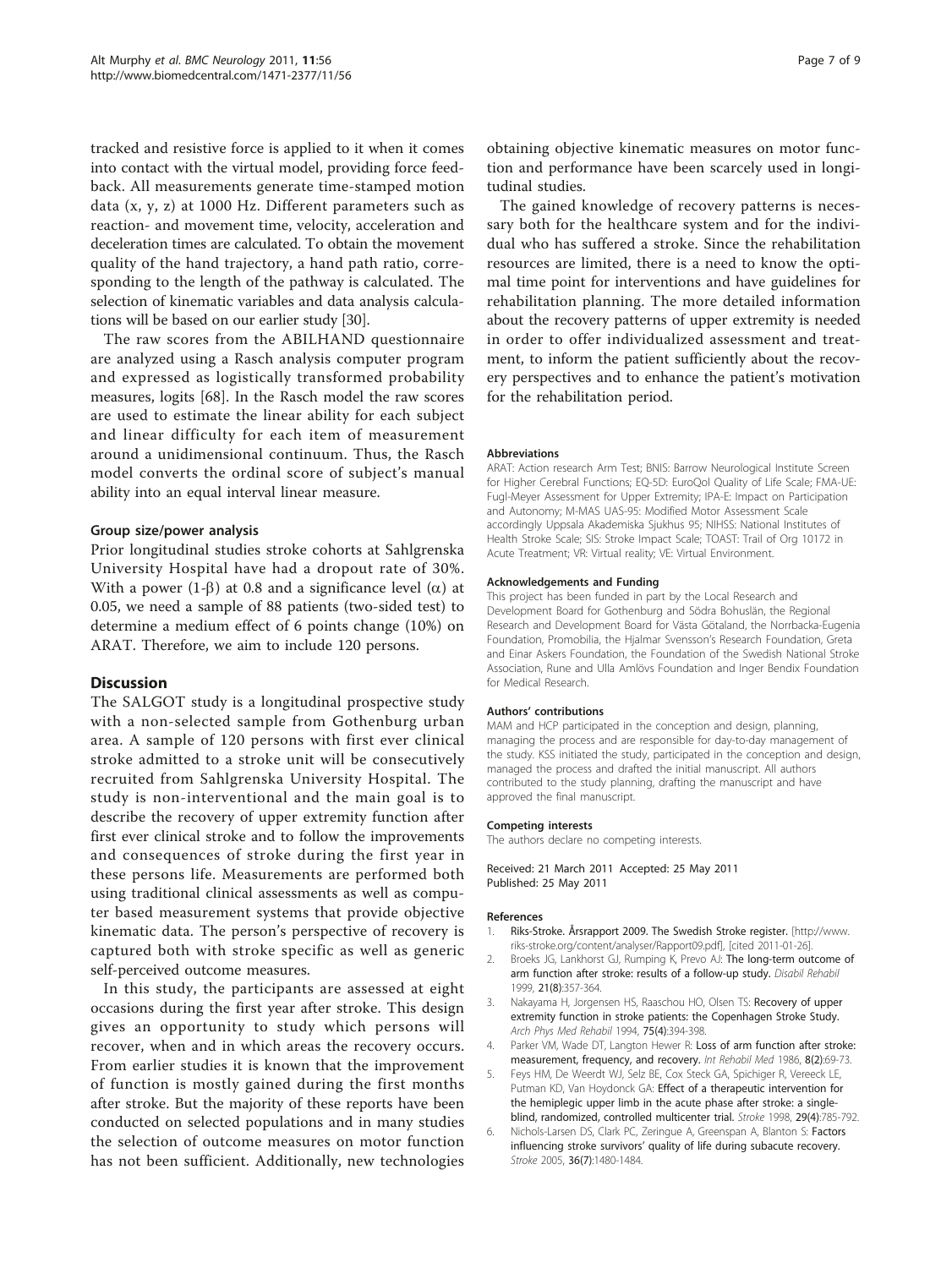- <span id="page-7-0"></span>7. Carr J, Shepherd RB: Neurological rehabilitation, optimizing motor performance. Oxford: Butterwrth, Heineman; 1998.
- Kwakkel G, Wagenaar RC, Twisk JW, Lankhorst GJ, Koetsier JC: [Intensity of](http://www.ncbi.nlm.nih.gov/pubmed/10421300?dopt=Abstract) [leg and arm training after primary middle-cerebral-artery stroke: a](http://www.ncbi.nlm.nih.gov/pubmed/10421300?dopt=Abstract) [randomised trial.](http://www.ncbi.nlm.nih.gov/pubmed/10421300?dopt=Abstract) Lancet 1999, 354(9174):191-196.
- 9. Williams BK, Galea MP, Winter AT: [What is the functional outcome for the](http://www.ncbi.nlm.nih.gov/pubmed/11552859?dopt=Abstract) [upper limb after stroke?](http://www.ncbi.nlm.nih.gov/pubmed/11552859?dopt=Abstract) Aust J Physiother 2001, 47(1):19-27.
- 10. Kwakkel G, Kollen B, Lindeman E: [Understanding the pattern of functional](http://www.ncbi.nlm.nih.gov/pubmed/15502272?dopt=Abstract) [recovery after stroke: facts and theories.](http://www.ncbi.nlm.nih.gov/pubmed/15502272?dopt=Abstract) Restor Neurol Neurosci 2004, 22(3-5):281-299.
- 11. Dobkin BH: [Confounders in rehabilitation trials of task-oriented training:](http://www.ncbi.nlm.nih.gov/pubmed/17172549?dopt=Abstract) [lessons from the designs of the EXCITE and SCILT multicenter trials.](http://www.ncbi.nlm.nih.gov/pubmed/17172549?dopt=Abstract) Neurorehabil Neural Repair 2007, 21(1):3-13.
- 12. Hendricks HT, van Limbeek J, Geurts AC, Zwarts MJ: [Motor recovery after](http://www.ncbi.nlm.nih.gov/pubmed/12422337?dopt=Abstract) [stroke: a systematic review of the literature.](http://www.ncbi.nlm.nih.gov/pubmed/12422337?dopt=Abstract) Arch Phys Med Rehabil 2002, 83(11):1629-1637.
- 13. Katrak P, Bowring G, Conroy P, Chilvers M, Poulos R, McNeil D: [Predicting](http://www.ncbi.nlm.nih.gov/pubmed/9685087?dopt=Abstract) [upper limb recovery after stroke: the place of early shoulder and hand](http://www.ncbi.nlm.nih.gov/pubmed/9685087?dopt=Abstract) [movement.](http://www.ncbi.nlm.nih.gov/pubmed/9685087?dopt=Abstract) Arch Phys Med Rehabil 1998, 79(7):758-761.
- 14. Verheyden G, Nieuwboer A, De Wit L, Thijs V, Dobbelaere J, Devos H, Severijns D, Vanbeveren S, De Weerdt W: [Time course of trunk, arm, leg,](http://www.ncbi.nlm.nih.gov/pubmed/17876069?dopt=Abstract) [and functional recovery after ischemic stroke.](http://www.ncbi.nlm.nih.gov/pubmed/17876069?dopt=Abstract) Neurorehabil Neural Repair 2008, 22(2):173-179.
- 15. Mirbagheri MM, Rymer WZ: [Time-course of changes in arm impairment](http://www.ncbi.nlm.nih.gov/pubmed/18586221?dopt=Abstract) [after stroke: variables predicting motor recovery over 12 months.](http://www.ncbi.nlm.nih.gov/pubmed/18586221?dopt=Abstract) Arch Phys Med Rehabil 2008, 89(8):1507-1513.
- 16. Duncan PW, Goldstein LB, Matchar D, Divine GW, Feussner J: [Measurement](http://www.ncbi.nlm.nih.gov/pubmed/1636182?dopt=Abstract) [of motor recovery after stroke. Outcome assessment and sample size](http://www.ncbi.nlm.nih.gov/pubmed/1636182?dopt=Abstract) [requirements.](http://www.ncbi.nlm.nih.gov/pubmed/1636182?dopt=Abstract) Stroke 1992, 23(8):1084-1089.
- 17. Welmer AK, Holmqvist LW, Sommerfeld DK: [Limited fine hand use after](http://www.ncbi.nlm.nih.gov/pubmed/19020692?dopt=Abstract) [stroke and its association with other disabilities.](http://www.ncbi.nlm.nih.gov/pubmed/19020692?dopt=Abstract) J Rehabil Med 2008, 40(8):603-608.
- 18. Lawrence ES, Coshall C, Dundas R, Stewart J, Rudd AG, Howard R, Wolfe CD: [Estimates of the prevalence of acute stroke impairments and](http://www.ncbi.nlm.nih.gov/pubmed/11387487?dopt=Abstract) [disability in a multiethnic population.](http://www.ncbi.nlm.nih.gov/pubmed/11387487?dopt=Abstract) Stroke 2001, 32(6):1279-1284.
- 19. Mirbagheri MM, Tsao CC, Rymer WZ: [Changes of elbow kinematics and](http://www.ncbi.nlm.nih.gov/pubmed/18236457?dopt=Abstract) [kinetics during 1 year after stroke.](http://www.ncbi.nlm.nih.gov/pubmed/18236457?dopt=Abstract) Muscle Nerve 2008, 37(3):387-395.
- 20. Wagner JM, Lang CE, Sahrmann SA, Edwards DF, Dromerick AW: [Sensorimotor impairments and reaching performance in subjects with](http://www.ncbi.nlm.nih.gov/pubmed/17442839?dopt=Abstract) [poststroke hemiparesis during the first few months of recovery.](http://www.ncbi.nlm.nih.gov/pubmed/17442839?dopt=Abstract) Phys Ther 2007, 87(6):751-765.
- 21. Trombly CA, Wu CY: [Effect of rehabilitation tasks on organization of](http://www.ncbi.nlm.nih.gov/pubmed/10427675?dopt=Abstract) movement [after stroke.](http://www.ncbi.nlm.nih.gov/pubmed/10427675?dopt=Abstract) Am J Occup Ther 1999, 53(4):333-344.
- 22. Murphy MA, Sunnerhagen KS, Johnels B, Willen C: Three-dimensional kinematic motion analysis of a daily activity drinking from a glass: a pilot study. J Neuroengineering Rehabil 2006, 3:18.
- 23. Murphy MA, Willén Carin, Sunnerhagen SKatharina: Kinematic Variables Quantifying Upper-Extremity Performance After Stroke During Reaching and Drinking From a Glass. Neurorehabilitation and Neural Repair 2010, 1-11.
- 24. Crosbie JH, Lennon S, McNeill MD, McDonough SM: [Virtual reality in the](http://www.ncbi.nlm.nih.gov/pubmed/16640466?dopt=Abstract) [rehabilitation of the upper limb after stroke: the user](http://www.ncbi.nlm.nih.gov/pubmed/16640466?dopt=Abstract)'s perspective. Cyberpsychol Behav 2006, 9(2):137-141.
- 25. Swapp D, Pawar V, Loscos C: Interaction with co-located haptic feedback in virtual reality. Virtual Reality 2006, 10(1):24-30.
- 26. Henderson A, Korner-Bitensky N, Levin M: [Virtual reality in stroke](http://www.ncbi.nlm.nih.gov/pubmed/17573312?dopt=Abstract) [rehabilitation: a systematic review of its effectiveness for upper limb](http://www.ncbi.nlm.nih.gov/pubmed/17573312?dopt=Abstract) [motor recovery.](http://www.ncbi.nlm.nih.gov/pubmed/17573312?dopt=Abstract) Top Stroke Rehabil 2007, 14(2):52-61.
- 27. Boian R, Sharma A, Han C, Merians A, Burdea G, Adamovich S, Recce M, Tremaine M, Poizner H: [Virtual reality-based post-stroke hand](http://www.ncbi.nlm.nih.gov/pubmed/15458061?dopt=Abstract) [rehabilitation.](http://www.ncbi.nlm.nih.gov/pubmed/15458061?dopt=Abstract) Stud Health Technol Inform 2002, 85:64-70.
- 28. Viau A, Feldman AG, McFadyen BJ, Levin MF: [Reaching in reality and](http://www.ncbi.nlm.nih.gov/pubmed/15679937?dopt=Abstract) [virtual reality: a comparison of movement kinematics in healthy subjects](http://www.ncbi.nlm.nih.gov/pubmed/15679937?dopt=Abstract) [and in adults with hemiparesis.](http://www.ncbi.nlm.nih.gov/pubmed/15679937?dopt=Abstract) J Neuroeng Rehabil 2004, 1(1):11
- 29. Broeren J, Claesson L, Goude D, Rydmark M, Sunnerhagen KS: [Virtual](http://www.ncbi.nlm.nih.gov/pubmed/18667809?dopt=Abstract) [rehabilitation in an activity centre for community-dwelling persons with](http://www.ncbi.nlm.nih.gov/pubmed/18667809?dopt=Abstract) [stroke. The possibilities of 3-dimensional computer games.](http://www.ncbi.nlm.nih.gov/pubmed/18667809?dopt=Abstract) Cerebrovasc Dis 2008, 26(3):289-296.
- 30. Broeren J, Rydmark M, Bjorkdahl A, Sunnerhagen KS: [Assessment and](http://www.ncbi.nlm.nih.gov/pubmed/17312093?dopt=Abstract) [training in a 3-dimensional virtual environment with haptics: a report on](http://www.ncbi.nlm.nih.gov/pubmed/17312093?dopt=Abstract)

[5 cases of motor rehabilitation in the chronic stage after stroke.](http://www.ncbi.nlm.nih.gov/pubmed/17312093?dopt=Abstract) Neurorehabil Neural Repair 2007, 21(2):180-189.

- 31. Broeren J, Sunnerhagen KS, Rydmark M: [A kinematic analysis of a haptic](http://www.ncbi.nlm.nih.gov/pubmed/17490470?dopt=Abstract) [handheld stylus in a virtual environment: a study in healthy subjects.](http://www.ncbi.nlm.nih.gov/pubmed/17490470?dopt=Abstract) J Neuroeng Rehabil 2007, 4:13.
- 32. WHO: International classification of functioning, disability and health: ICF. Geneva: WHO Library Cataloguing-in-Publication Data; 2001.
- 33. Barkelius K, Johansson A, Korm K, Lindmark B: Reliabilitets- och validitetsprövning av Modifierad Motor Assessment Scale enligt Uppsala Akademiska Sjukhus -95. Nordisk Fysioterapi 1997, 29:161-165.
- 34. Lyle RC: [A performance test for assessment of upper limb function in](http://www.ncbi.nlm.nih.gov/pubmed/7333761?dopt=Abstract) [physical rehabilitation treatment and research.](http://www.ncbi.nlm.nih.gov/pubmed/7333761?dopt=Abstract) Int J Rehabil Res 1981, 4(4):483-492.
- 35. Adams HP Jr, Bendixen BH, Kappelle LJ, Biller J, Love BB, Gordon DL, Marsh EE: [Classification of subtype of acute ischemic stroke. Definitions](http://www.ncbi.nlm.nih.gov/pubmed/7678184?dopt=Abstract) [for use in a multicenter clinical trial. TOAST. Trial of Org 10172 in Acute](http://www.ncbi.nlm.nih.gov/pubmed/7678184?dopt=Abstract) [Stroke Treatment.](http://www.ncbi.nlm.nih.gov/pubmed/7678184?dopt=Abstract) Stroke 1993, 24(1):35-41.
- 36. Bamford J, Sandercock P, Dennis M, Burn J, Warlow C: [Classification and](http://www.ncbi.nlm.nih.gov/pubmed/1675378?dopt=Abstract) [natural history of clinically identifiable subtypes of cerebral infarction.](http://www.ncbi.nlm.nih.gov/pubmed/1675378?dopt=Abstract) Lancet 1991, 337(8756):1521-1526.
- 37. Sangha O, Stucki G, Liang MH, Fossel AH, Katz JN: [The Self-Administered](http://www.ncbi.nlm.nih.gov/pubmed/12687505?dopt=Abstract) [Comorbidity Questionnaire: a new method to assess comorbidity for](http://www.ncbi.nlm.nih.gov/pubmed/12687505?dopt=Abstract) [clinical and health services research.](http://www.ncbi.nlm.nih.gov/pubmed/12687505?dopt=Abstract) Arthritis Rheum 2003, 49(2):156-163.
- 38. Denvall V, Elmstahl S, Prigatano GP: [Replication and construct validation](http://www.ncbi.nlm.nih.gov/pubmed/12201609?dopt=Abstract) [of the Barrow Neurological Institute Screen for Higher Cerebral Function](http://www.ncbi.nlm.nih.gov/pubmed/12201609?dopt=Abstract) [with a Swedish population.](http://www.ncbi.nlm.nih.gov/pubmed/12201609?dopt=Abstract) J Rehabil Med 2002, 34(4):153-157.
- 39. Grimby G: [Physical activity and muscle training in the elderly.](http://www.ncbi.nlm.nih.gov/pubmed/3535411?dopt=Abstract) Acta Med Scand Suppl 1986, 711:233-237.
- 40. Mattiasson-Nilo I, Sonn U, Johannesson K, Gosman-Hedstrom G, Persson GB, Grimby G: Domestic activities and walking in the elderly: evaluation from a 30-hour heart rate recording. Aging (Milano) 1990, 2(2):191-198.
- 41. Fugl-Meyer AR, Jaasko L, Leyman I, Olsson S, Steglind S: [The post-stroke](http://www.ncbi.nlm.nih.gov/pubmed/1135616?dopt=Abstract) [hemiplegic patient. 1. a method for evaluation of physical performance.](http://www.ncbi.nlm.nih.gov/pubmed/1135616?dopt=Abstract) Scand J Rehabil Med 1975, 7(1):13-31.
- 42. Duncan PW, Propst M, Nelson SG: [Reliability of the Fugl-Meyer](http://www.ncbi.nlm.nih.gov/pubmed/6622535?dopt=Abstract) [assessment of sensorimotor recovery following cerebrovascular accident.](http://www.ncbi.nlm.nih.gov/pubmed/6622535?dopt=Abstract) Phys Ther 1983, 63(10):1606-1610.
- 43. van Wijck FM, Pandyan AD, Johnson GR, Barnes MP: [Assessing motor](http://www.ncbi.nlm.nih.gov/pubmed/11527276?dopt=Abstract) [deficits in neurological rehabilitation: patterns of instrument usage.](http://www.ncbi.nlm.nih.gov/pubmed/11527276?dopt=Abstract) Neurorehabil Neural Repair 2001, 15(1):23-30.
- 44. Lyle R: [A performance test for assessment of upper limb function in](http://www.ncbi.nlm.nih.gov/pubmed/7333761?dopt=Abstract) [physical rehabilitation treatment and research.](http://www.ncbi.nlm.nih.gov/pubmed/7333761?dopt=Abstract) Int J Rehabil Res 1981, 4(4):483-492.
- 45. Yozbatiran N, Der-Yeghiaian L, Cramer SC: [A standardized approach to](http://www.ncbi.nlm.nih.gov/pubmed/17704352?dopt=Abstract) [performing the action research arm test.](http://www.ncbi.nlm.nih.gov/pubmed/17704352?dopt=Abstract) Neurorehabil Neural Repair 2008, 22(1):78-90.
- 46. Hsieh CL, Hsueh IP, Chiang FM, Lin PH: [Inter-rater reliability and validity of](http://www.ncbi.nlm.nih.gov/pubmed/16296669?dopt=Abstract) [the action research arm test in stroke patients.](http://www.ncbi.nlm.nih.gov/pubmed/16296669?dopt=Abstract) Age Ageing 1998, 27(2):107-113.
- 47. van der Lee JH, Beckerman H, Lankhorst GJ, Bouter LM: [The](http://www.ncbi.nlm.nih.gov/pubmed/11482350?dopt=Abstract) [responsiveness of the Action Research Arm test and the Fugl-Meyer](http://www.ncbi.nlm.nih.gov/pubmed/11482350?dopt=Abstract) [Assessment scale in chronic stroke patients.](http://www.ncbi.nlm.nih.gov/pubmed/11482350?dopt=Abstract) J Rehabil Med 2001, 33(3):110-113.
- 48. Van der Lee JH, De Groot V, Beckerman H, Wagenaar RC, Lankhorst GJ, Bouter LM: [The intra- and interrater reliability of the action research arm](http://www.ncbi.nlm.nih.gov/pubmed/11239280?dopt=Abstract) [test: a practical test of upper extremity function in patients with stroke.](http://www.ncbi.nlm.nih.gov/pubmed/11239280?dopt=Abstract) Arch Phys Med Rehabil 2001, 82(1):14-19.
- 49. Bohannon RW, Smith MB: [Interrater reliability of a modified Ashworth](http://www.ncbi.nlm.nih.gov/pubmed/3809245?dopt=Abstract) [scale of muscle spasticity.](http://www.ncbi.nlm.nih.gov/pubmed/3809245?dopt=Abstract) Phys Ther 1987, 67(2):206-207.
- 50. Gregson JM, Leathley MJ, Moore AP, Smith TL, Sharma AK, Watkins CL: [Reliability of measurements of muscle tone and muscle power in stroke](http://www.ncbi.nlm.nih.gov/pubmed/10855904?dopt=Abstract) [patients.](http://www.ncbi.nlm.nih.gov/pubmed/10855904?dopt=Abstract) Age Ageing 2000, 29(3):223-228.
- 51. Mathiowetz V, Kashman N, Volland G, Weber K, Dowe M, Rogers S: [Grip](http://www.ncbi.nlm.nih.gov/pubmed/3970660?dopt=Abstract) [and pinch strength: normative data for adults.](http://www.ncbi.nlm.nih.gov/pubmed/3970660?dopt=Abstract) Arch Phys Med Rehabil 1985, 66(2):69-74.
- 52. Mathiowetz V, Weber K, Volland G, Kashman N: [Reliability and validity of](http://www.ncbi.nlm.nih.gov/pubmed/6715829?dopt=Abstract) [grip and pinch strength evaluations.](http://www.ncbi.nlm.nih.gov/pubmed/6715829?dopt=Abstract) J Hand Surg Am 1984, 9(2):222-226.
- Murphy MA, Willen C, Sunnerhagen KS: [Kinematic variables quantifying](http://www.ncbi.nlm.nih.gov/pubmed/20829411?dopt=Abstract) [upper-extremity performance after stroke during reaching and drinking](http://www.ncbi.nlm.nih.gov/pubmed/20829411?dopt=Abstract) [from a glass.](http://www.ncbi.nlm.nih.gov/pubmed/20829411?dopt=Abstract) Neurorehabil Neural Repair 2011, 25(1):71-80.